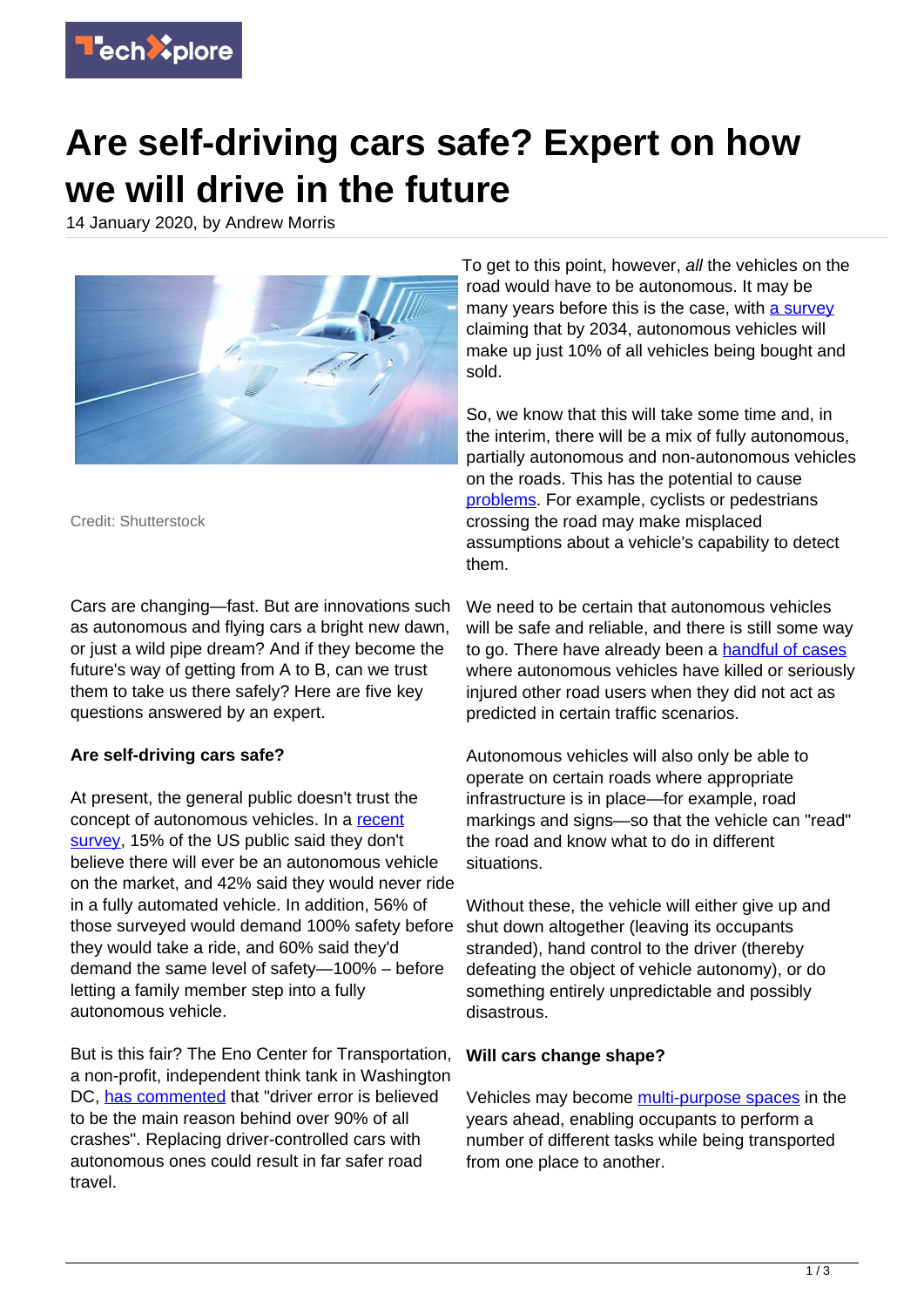

It's possible to imagine situations where cars become "offices on wheels" in which the occupants can work normally, hold meetings in transit, or even As the motorist's task will change from driver to relax and recline during breaks. This will mean that the entire interior space will need to be redesigned to allow these types of activities. In turn, this could mean wider, taller and bigger vehicles, which will have further implications for road design.

## **What about flying cars?**

There is plenty of space above us that is not currently used by aircraft, so the concept of flying cars has some merit. After all, it would potentially prevent many of the conventional problems associated with [road](https://techxplore.com/tags/road/) traffic, especially congestion.

It could also be a very fast form of mobility. Flying vehicles would not be constrained by [traffic controls](https://techxplore.com/tags/traffic+controls/) , junctions and roundabouts. Another significant consideration would be financial; if all vehicles could fly, theoretically we would need far fewer roads, saving building and maintenance costs.

But the whole concept of flying cars would have to be regulated, or there would be no end of mid-air collisions. The consequences of these would potentially be much worse than crashes on the ground since debris falling from the sky would injure and kill people. Indeed, every mid-air collision would almost certainly have fatal implications.

Perhaps we could imagine dedicated "air corridors" controlled by on-ground traffic controllers who would work in the same way as traditional air traffic controllers. Regulation in this scenario would be essential, and it could be that the whole concept is limited to private professional operators running sky-[vehicles](https://techxplore.com/tags/autonomous+vehicles/) for the first few years after introduction. based taxi services or transporting goods around cities. Numbers, after all, would have to be tightly controlled.

It is hard to see how members of the public would be allowed to simply purchase a flying car and drive *[original article](https://theconversation.com/are-self-driving-cars-safe-expert-on-how-we-will-drive-in-the-future-128644)*. it off the showroom forecourt. Finally, there are environmental issues, as some of the vehicles are likely to be powered by fossil-based fuels in order to achieve the necessary thrust—although the potential for electric-powered vehicles is also [being](https://www.researchgate.net/publication/319254709_A_New_VTOL_Propelled_Wing_for_Flying_Cars_Critical_Bibliographic_Analysis) [explored.](https://www.researchgate.net/publication/319254709_A_New_VTOL_Propelled_Wing_for_Flying_Cars_Critical_Bibliographic_Analysis)

### **And how about future driving tests?**

monitor, it's possible to envisage that the whole task will need to be regulated by some form of vehicle controller licence. "Controllers" (as opposed to "drivers") will need to learn much more about the vehicle's capabilities and limitations and will need to know what to do in emergency situations in which they may need to assume control. So, the task of controller might require twice as much knowledge as a conventional driver and the driving tests will need to evolve to reflect this.

### **Will all cars soon be computer-controlled?**

All new cars are already computer-controlled to some degree. When a modern car has a defect, the normal procedure for finding out what is wrong involves a diagnostic test. This test relies on a computer system that links to the vehicle's computer processor, sensors, and microchips, logging any problems or issues. It can reveal flaws including problems with the exhaust, transmission, oil tank and other systems.

It is only a relatively small step from vehicle diagnostics to [vehicle](https://techxplore.com/tags/vehicle/) control and computing capability is already present on many vehicles for functionalities such as automatic cruise control, auto-parking, and advanced or autonomous emergency braking systems. The computer systems on future cars are likely to become extremely sophisticated.

As a result, autonomous vehicles are going to be very expensive compared to non[-autonomous](https://techxplore.com/tags/autonomous+vehicles/) This may impede widespread uptake, as is presently the case with electric vehicles.

This article is republished from [The Conversation](http://theconversation.com) under a Creative Commons license. Read the

Provided by The Conversation